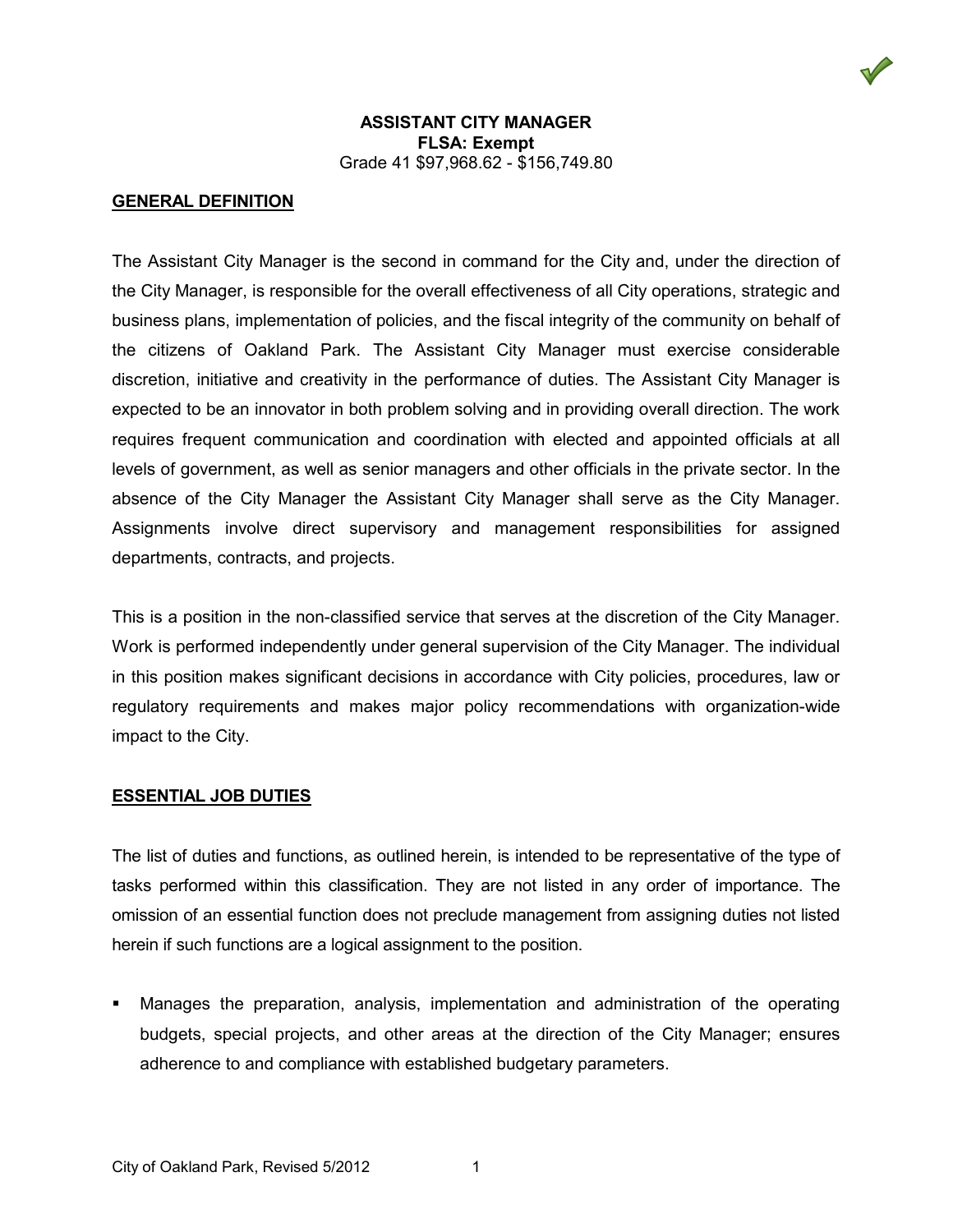- Works collaboratively with Senior Management, the City Manager and City Administration in the projection and analyses of current and future initiatives for municipal growth and development.
- Alerts the City Manager to any real or potential issues regarding municipal administration requiring review, evaluation and executive decision making; develops and recommends solutions accordingly.
- Conducts research and other special projects as requested by the City Manager regarding municipal operations; provides presentations and special reporting to various boards, governing bodies, community interests and business entities.
- Resolves complaints and/or inquiries by the City Commission, residents or stakeholders.
- Develops administrative and implementation strategies for assigned areas of responsibility for the City moving forward to ensure and maintain an efficient and fiscally sound and responsible status, while meeting the needs of the City.
- Analyzes, provides constructive feedback, and presents information regarding short and long-term goals and objectives in concert with the City's mission, vision, and strategic initiatives.
- Establishes policies and procedures for the efficient management and effective administration for assigned areas of responsibility.
- Maintains current knowledge of trends and developments in the field of public sector administration for application to functions under charge.
- Provides oversight of the bi-weekly commission agenda, workshops, retreats and goal setting session.
- Performs human resource management functions, e.g., interview, selection, hiring, disciplinary action, recommending promotion, performance evaluations.
- Supervises department activities as directed by the City Manager.

# **KNOWLEDGE, SKILLS & ABILITIES**

 Comprehensive knowledge of the principles and practices applied to the organization, management, and administration of local governments.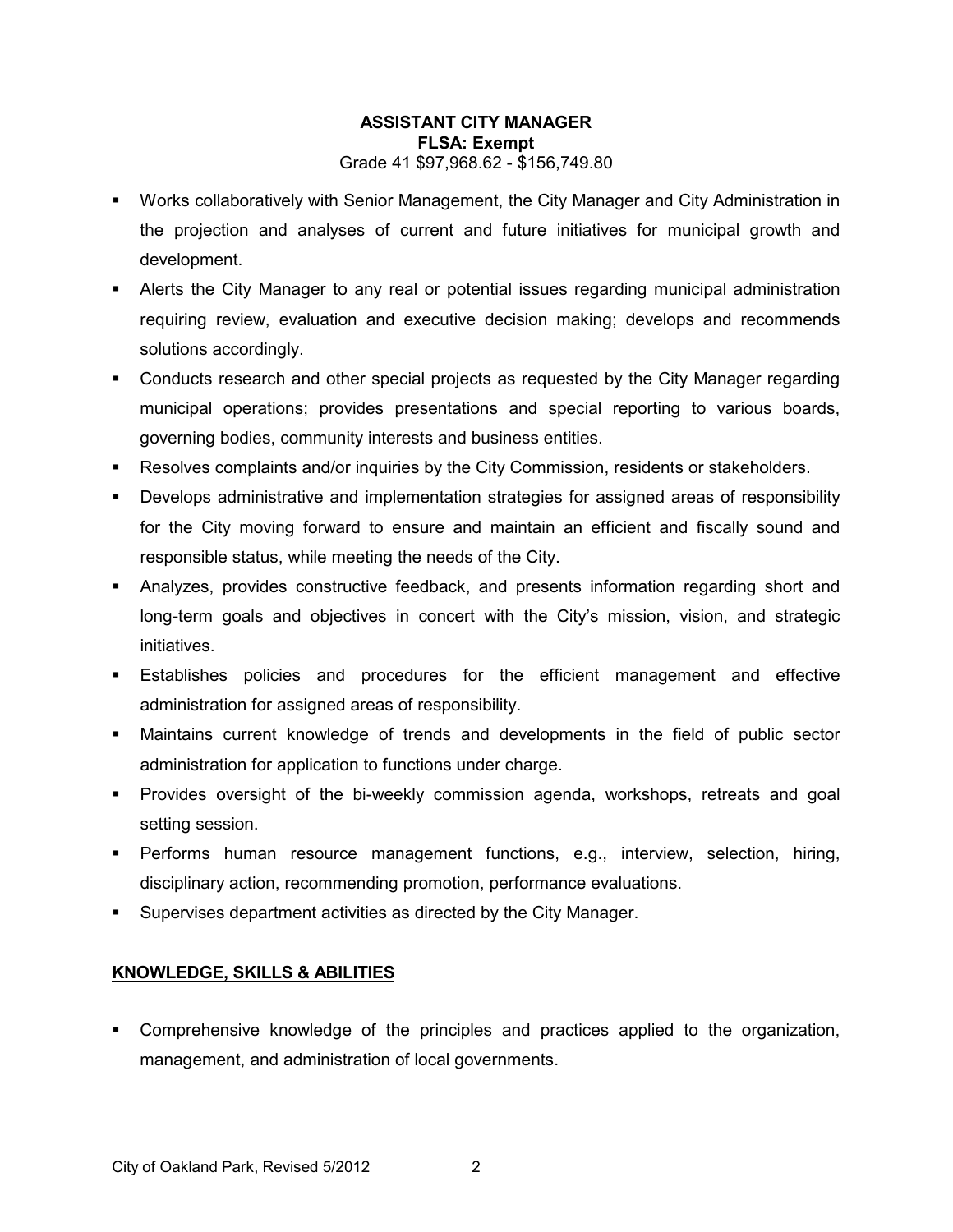- Substantial knowledge of operations analysis, public administration, political theory, public and media relations and purchasing theory.
- Substantial knowledge of statistical concepts and methods as applied to the analyses of municipal administration.
- Substantial knowledge of the body of available and current information resources applicable to the municipal public administration for technical research purposes and for special projects as may be assigned by the City Manager or City Administration.
- Substantial knowledge of legislation and regulatory standards applicable to the management and administration of municipal operations and development.
- Considerable knowledge of modern office practices, with emphasis on computer literacy, word processing, spreadsheet applications, and electronic records and file management.
- Broad knowledge of statistical methods and concepts for application to varying areas of assignment including, but not limited to, operations analyses, financial/accounting analyses, trending and forecasting, and reporting functions.
- Ability to interpret rules, regulations, and policies for effective decision-making in accordance with established precedent.
- Ability to establish and maintain effective working relationships with employees, division and department heads, public**/**private sector contacts, and City Administration.
- Ability to plan, assign, direct and review the work of others in a manner conducive to full performance and compliance with established policies, procedures and regulatory standards applicable to the work.
- Ability to establish and maintain effective working relationships with internal and external customers, as well as governing and appointed authorities.
- Executive-level interpersonal, leadership, planning, and management skills.
- Ability to communicate professionally verbally, in writing, and in presentations.
- A strong customer service orientation in work and communication with coworkers, management, elected officials and citizens.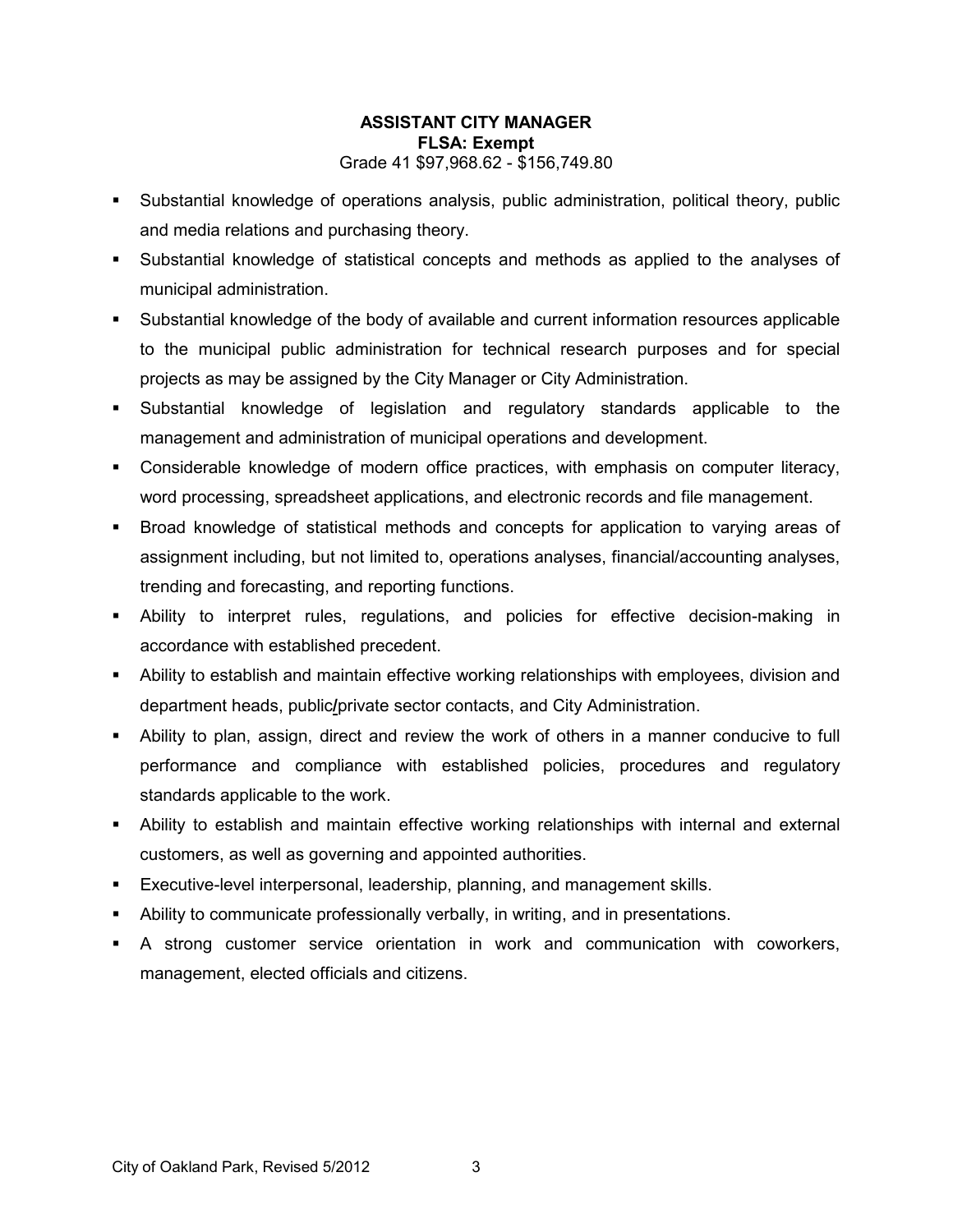#### **PHYSICAL REQUIREMENTS**

The City of Oakland Park is an Equal Opportunity Employer. In compliance with the Americans with Disabilities Act (42 U.S. C. 12101 et. seq.), the City of Oakland Park will provide reasonable accommodations to qualified individuals with disabilities and encourages both prospective and current employees to discuss potential accommodations with the employer. The physical demands described here are representative of those that must be met by an employee to successfully perform the essential functions of this job.

Tasks involve the ability to exert light physical effort in sedentary to light work, but which may involve some lifting, carrying, pushing and/or pulling of objects and materials of light weight (5- 15 pounds). Tasks may involve extended periods of time at a keyboard or workstation. Work is performed in usual office conditions with rare exposure to disagreeable environmental factors. Some tasks require visual abilities. Some tasks require oral communications ability.

#### **MINIMUM QUALIFICATIONS**

Bachelor's degree in public administration, political science, business administration or a closely related field. Seven to ten years of management administration experience in municipal government or public administration. Excellent oral and written communication skills, project management skills, and interpersonal skills. Must have strong financial acumen and strategic management.

#### **PREFERRED QUALIFICATIONS**

Master's degree in Public or Business Administration or in a closely related field Previous experience as Assistant City Manager or Department Director International City/County Management Association Credentialed Manager